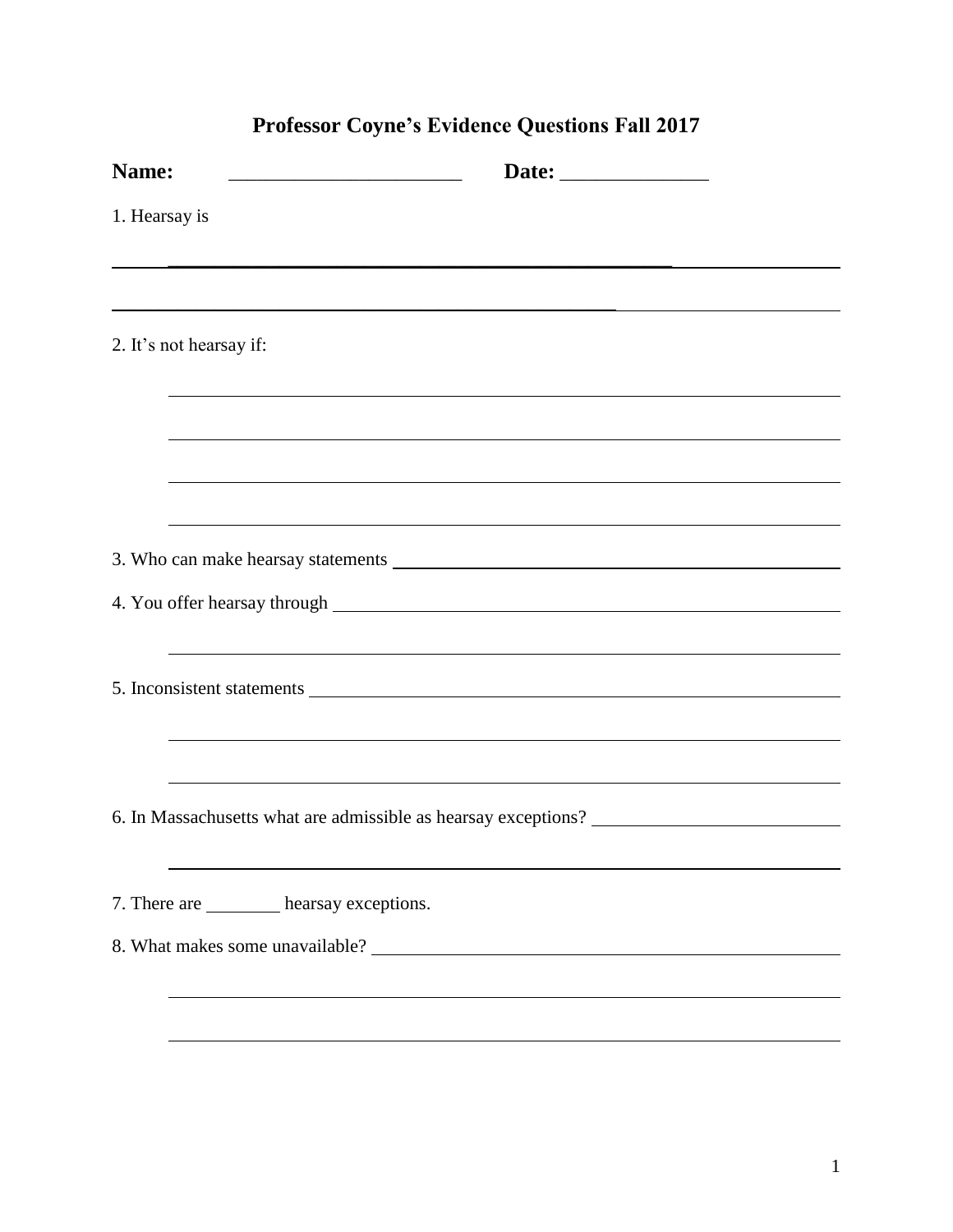| 9. The three main groups of hearsay exceptions are ______________________________                                                                                                                                             |
|-------------------------------------------------------------------------------------------------------------------------------------------------------------------------------------------------------------------------------|
| 10. The 3 d's & 2 f's of unavailability are                                                                                                                                                                                   |
| <u> 1989 - Johann Stoff, deutscher Stoffen und der Stoffen und der Stoffen und der Stoffen und der Stoffen und de</u>                                                                                                         |
|                                                                                                                                                                                                                               |
| ,我们也不会有什么。""我们的人,我们也不会有什么?""我们的人,我们也不会有什么?""我们的人,我们也不会有什么?""我们的人,我们也不会有什么?""我们的人                                                                                                                                              |
|                                                                                                                                                                                                                               |
| <u> 1989 - Jan Salaman Salaman (j. 1989)</u>                                                                                                                                                                                  |
| ,我们也不会有什么。""我们的人,我们也不会有什么?""我们的人,我们也不会有什么?""我们的人,我们也不会有什么?""我们的人,我们也不会有什么?""我们的人<br>13. With Present Sense Impression, the statement can be about any                                                                         |
| as long as the statement is made                                                                                                                                                                                              |
|                                                                                                                                                                                                                               |
| excitement caused by the event or condition.                                                                                                                                                                                  |
|                                                                                                                                                                                                                               |
| 16. What can be used to Recollection Refreshed? _________________________________                                                                                                                                             |
| 17. What Federal rules pertain to Hearsay, Manual Assembly Press, and a set of the set of the set of the set of the set of the set of the set of the set of the set of the set of the set of the set of the set of the set of |
| 18. A statement can be                                                                                                                                                                                                        |
| <u> 1989 - Johann Stoff, deutscher Stoffen und der Stoffen und der Stoffen und der Stoffen und der Stoffen und de</u>                                                                                                         |
| 19. Legally operative facts ________ hearsay, because __________________________                                                                                                                                              |
|                                                                                                                                                                                                                               |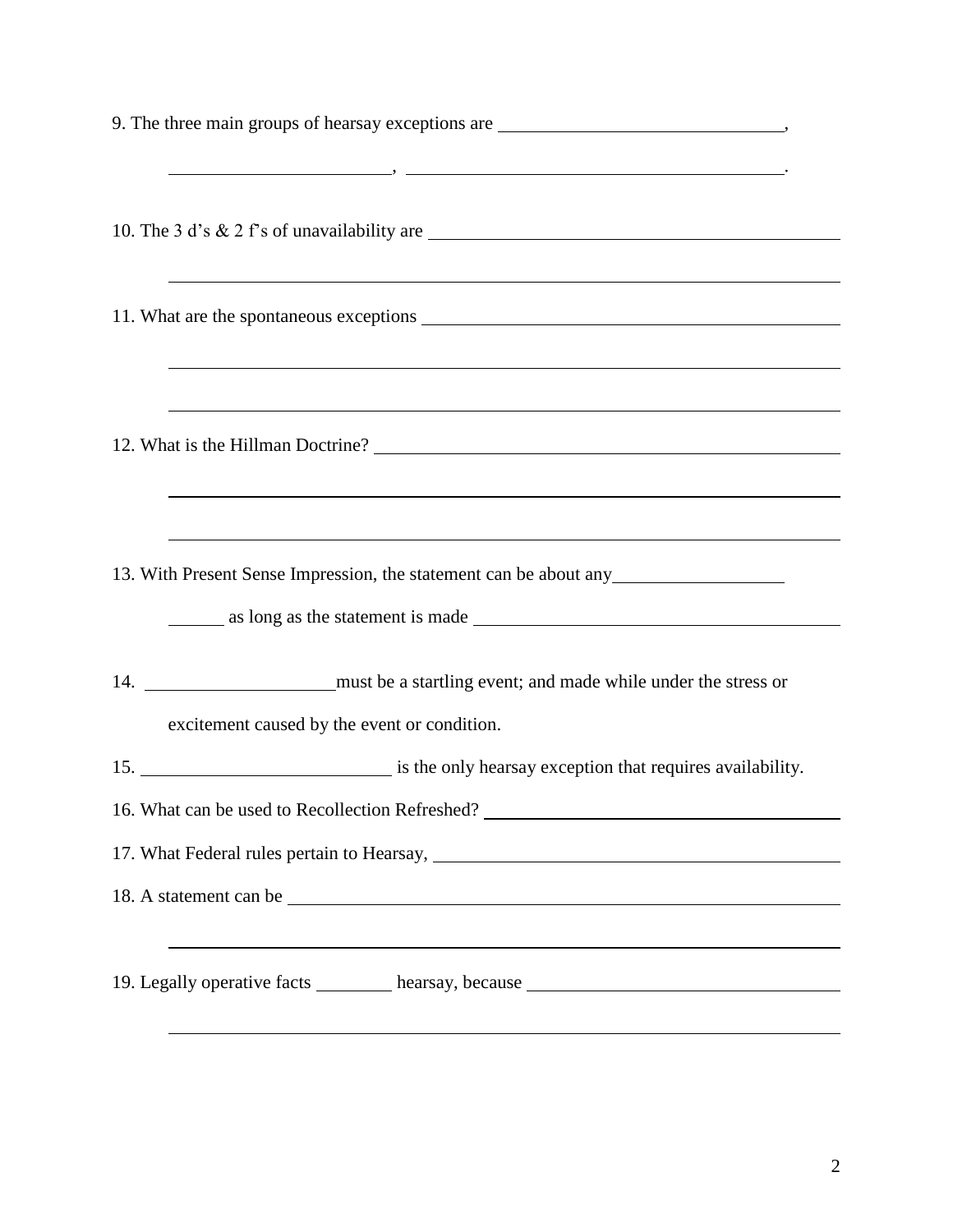| 20. A co-conspirator's statement is not hearsay, if ____________________________                                                                |  |  |
|-------------------------------------------------------------------------------------------------------------------------------------------------|--|--|
| ,我们也不会有什么。""我们的人,我们也不会有什么?""我们的人,我们也不会有什么?""我们的人,我们也不会有什么?""我们的人,我们也不会有什么?""我们的人                                                                |  |  |
| 21. What was the common law rule for spousal testimony _________________________                                                                |  |  |
|                                                                                                                                                 |  |  |
|                                                                                                                                                 |  |  |
| 22. Which spouse has the right to prevent the other from testifying about confidential                                                          |  |  |
| communications between them while they were married?                                                                                            |  |  |
|                                                                                                                                                 |  |  |
|                                                                                                                                                 |  |  |
| 24. An eavesdropper ______________ destroys the confidential nature of the communication.                                                       |  |  |
| 25. Conversations that took place before marriage, ____________ excluded under Marital                                                          |  |  |
| Communication rule.                                                                                                                             |  |  |
| 26. Marital Communication Privilege for marital communications _________ lost after a divorce.                                                  |  |  |
| 27. The Observation Rule is used in _____________________ cases.                                                                                |  |  |
| 28. Observations or transactions of a spouse relates to things other than                                                                       |  |  |
|                                                                                                                                                 |  |  |
| 29. What is the test used in for observations or transactions of a spouse                                                                       |  |  |
| ,我们也不能在这里的时候,我们也不能在这里的时候,我们也不能会不能会不能会不能会不能会不能会不能会不能会不能会不能会。<br>第2012章 我们的时候,我们的时候,我们的时候,我们的时候,我们的时候,我们的时候,我们的时候,我们的时候,我们的时候,我们的时候,我们的时候,我们的时候,我 |  |  |
|                                                                                                                                                 |  |  |
| 30. If the observations or transactions of a spouse does apply what is the acronym to use?                                                      |  |  |
|                                                                                                                                                 |  |  |
|                                                                                                                                                 |  |  |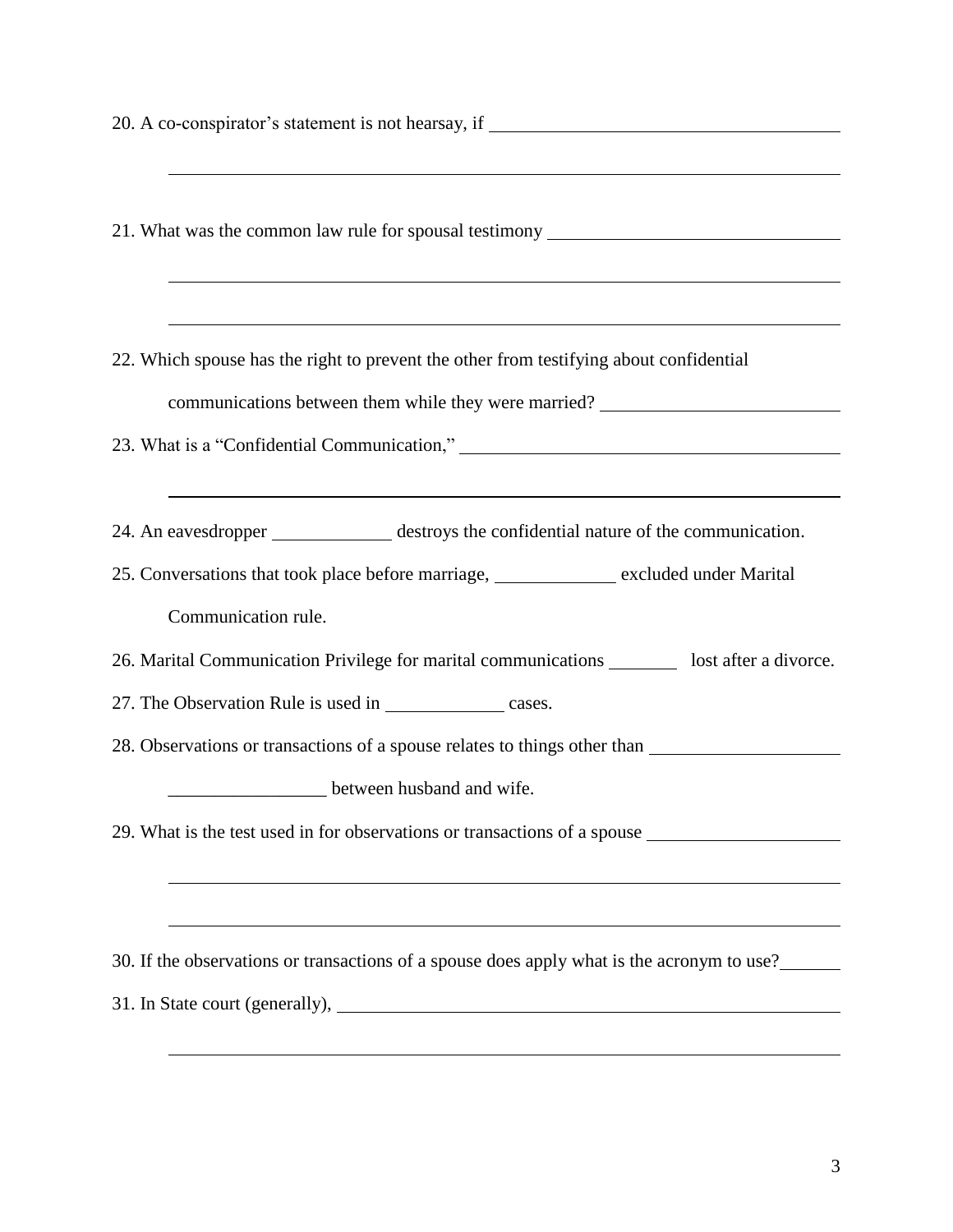| 33. In Federal Court while witness spouse may elect to testify about observations,                                                                                                                                                                                                                 |  |  |
|----------------------------------------------------------------------------------------------------------------------------------------------------------------------------------------------------------------------------------------------------------------------------------------------------|--|--|
| <u> 1989 - Johann Harry Harry Harry Harry Harry Harry Harry Harry Harry Harry Harry Harry Harry Harry Harry Harry</u>                                                                                                                                                                              |  |  |
| 34. Post Divorce, the rule followed by most state courts in criminal cases is ______________________                                                                                                                                                                                               |  |  |
| ,我们也不会有什么。""我们的人,我们也不会有什么?""我们的人,我们也不会有什么?""我们的人,我们的人,我们的人,我们的人,我们的人,我们的人,我们的人,我                                                                                                                                                                                                                   |  |  |
| <u> 1989 - Johann Stoff, amerikansk politiker (* 1908)</u>                                                                                                                                                                                                                                         |  |  |
| 35. Subsequent to a divorce, either spouse has the right ________________________                                                                                                                                                                                                                  |  |  |
|                                                                                                                                                                                                                                                                                                    |  |  |
|                                                                                                                                                                                                                                                                                                    |  |  |
| <u> 1989 - Johann Stoff, deutscher Stoffen und der Stoffen und der Stoffen und der Stoffen und der Stoffen und de</u>                                                                                                                                                                              |  |  |
|                                                                                                                                                                                                                                                                                                    |  |  |
| $\mathbf{r}$ or $\mathbf{r}$ and $\mathbf{r}$ and $\mathbf{r}$ or $\mathbf{r}$ and $\mathbf{r}$ and $\mathbf{r}$ and $\mathbf{r}$ and $\mathbf{r}$ and $\mathbf{r}$ and $\mathbf{r}$ and $\mathbf{r}$ and $\mathbf{r}$ and $\mathbf{r}$ and $\mathbf{r}$ and $\mathbf{r}$ and $\mathbf{r}$ and $\$ |  |  |
| <u> 1989 - Johann Stoff, deutscher Stoffen und der Stoffen und der Stoffen und der Stoffen und der Stoffen und de</u>                                                                                                                                                                              |  |  |
|                                                                                                                                                                                                                                                                                                    |  |  |
| 38. And only after __________________ first offers character evidence (by general reputation only),                                                                                                                                                                                                |  |  |
|                                                                                                                                                                                                                                                                                                    |  |  |
|                                                                                                                                                                                                                                                                                                    |  |  |
| ,我们也不会有什么。""我们的人,我们也不会有什么?""我们的人,我们也不会有什么?""我们的人,我们也不会有什么?""我们的人,我们也不会有什么?""我们的人                                                                                                                                                                                                                   |  |  |
|                                                                                                                                                                                                                                                                                                    |  |  |
| 41. The character evidence that may be offered is limited to character traits -                                                                                                                                                                                                                    |  |  |
| to the crime charged.                                                                                                                                                                                                                                                                              |  |  |

4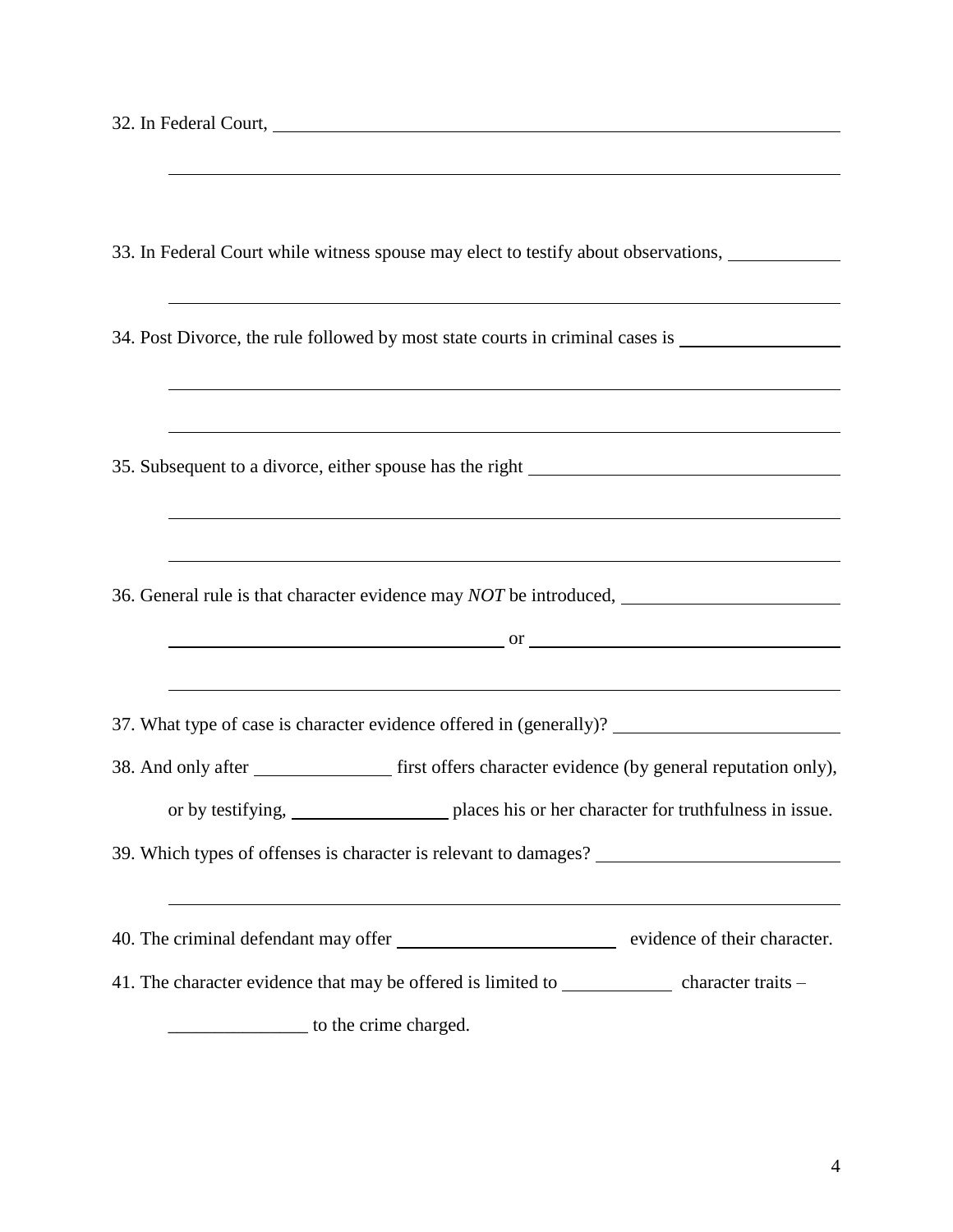|  | 42. Once the _______________ makes character an issue, then ____________________ character can       |  |
|--|------------------------------------------------------------------------------------------------------|--|
|  |                                                                                                      |  |
|  | 43. Prosecution may impeach character witnesses through ________________________                     |  |
|  |                                                                                                      |  |
|  | 44. The prosecution may also rebut the defendant's good character evidence by offering               |  |
|  |                                                                                                      |  |
|  | ,我们也不会有什么。""我们的人,我们也不会有什么?""我们的人,我们也不会有什么?""我们的人,我们也不会有什么?""我们的人,我们也不会有什么?""我们的人                     |  |
|  | 46. When respect to Character For Truthfulness, a witness can be impeached by ______________________ |  |
|  | ,我们也不会有什么。""我们的人,我们也不会有什么?""我们的人,我们也不会有什么?""我们的人,我们也不会有什么?""我们的人,我们也不会有什么?""我们的人                     |  |
|  |                                                                                                      |  |
|  | ,我们也不会有一个人的人,我们也不会有一个人的人,我们也不会有一个人的人。""我们,我们也不会有一个人的人,我们也不会有一个人的人,我们也不会有一个人的人,我们                     |  |
|  |                                                                                                      |  |
|  | 48. Habit is generally used in _____________________ cases.                                          |  |
|  |                                                                                                      |  |
|  |                                                                                                      |  |
|  | 50. Character is an issue in a criminal case only _______________________________                    |  |
|  | $\alpha$ , or $\alpha$                                                                               |  |
|  |                                                                                                      |  |
|  |                                                                                                      |  |
|  |                                                                                                      |  |
|  |                                                                                                      |  |
|  |                                                                                                      |  |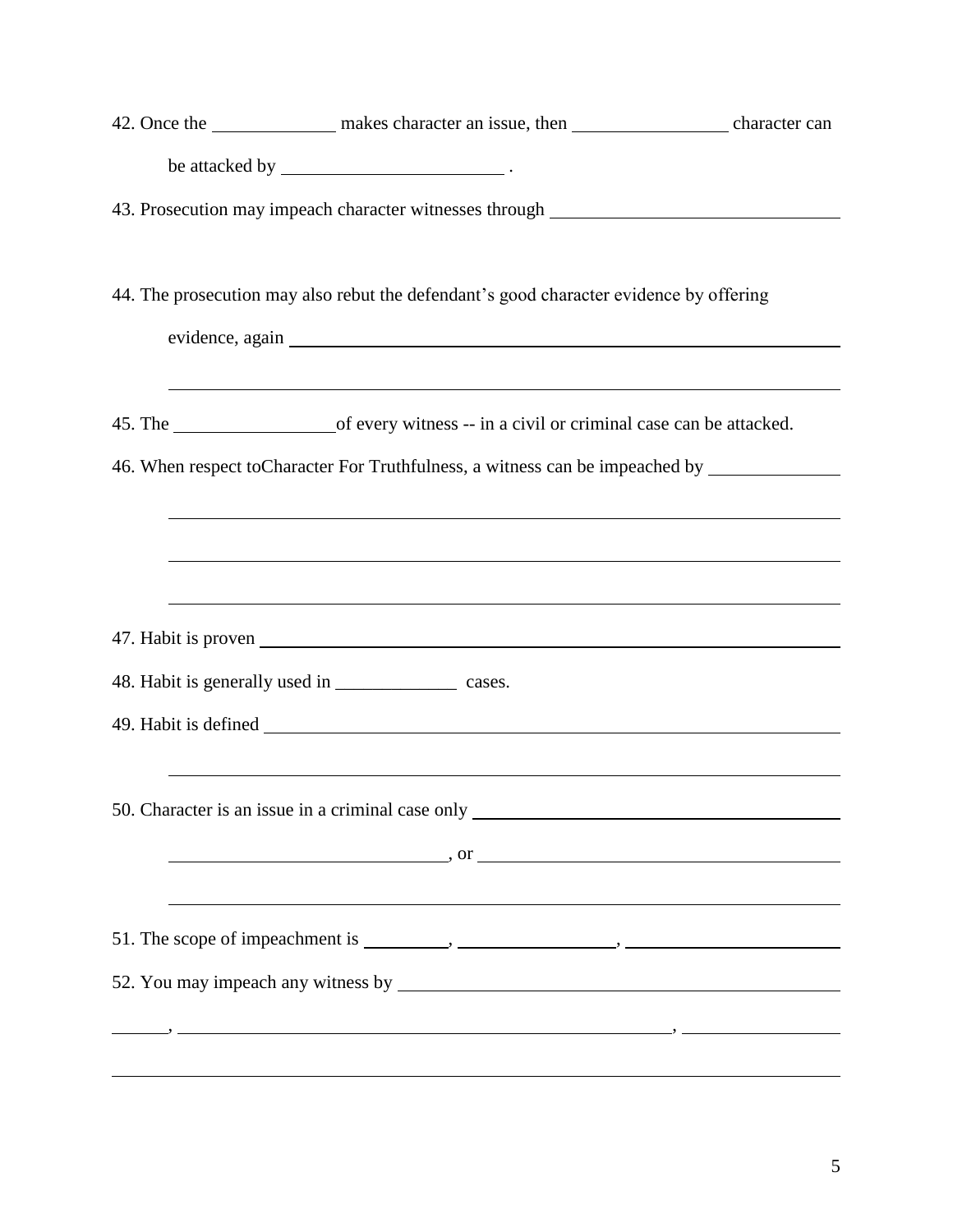| 53. Witnesses may be impeached through the use of their ________________________                                       |  |  |
|------------------------------------------------------------------------------------------------------------------------|--|--|
|                                                                                                                        |  |  |
|                                                                                                                        |  |  |
| <u> 1989 - Johann Stoff, deutscher Stoffen und der Stoffen und der Stoffen und der Stoffen und der Stoffen und der</u> |  |  |
| 55. All other felonies are subject to a _____________________, unless it is a prior conviction of the                  |  |  |
| criminal defendant and then it is excluded if it is more ________________________                                      |  |  |
| 56. When prior convictions are too similar to the present charge, they are likely to be _____                          |  |  |
| by the jury, and there is greater reason therefore for the judge to                                                    |  |  |
| ,我们也不会有什么。""我们的人,我们也不会有什么?""我们的人,我们也不会有什么?""我们的人,我们也不会有什么?""我们的人,我们也不会有什么?""我们的人                                       |  |  |
|                                                                                                                        |  |  |
| impeach the witness.                                                                                                   |  |  |
| 58. Government can impeach a character witness with ____________________________                                       |  |  |
| <u> 1989 - Jan Salaman Salaman (j. 1989)</u>                                                                           |  |  |
| 59. To be admissible, all crimes over 10 years old, _____________________________                                      |  |  |
| $\blacksquare$ and $\blacksquare$                                                                                      |  |  |
|                                                                                                                        |  |  |
| 60. Mimic rule (what Irving calls Brides in the Bathtub), allows ________                                              |  |  |
|                                                                                                                        |  |  |
| ,我们也不会有什么。""我们的人,我们也不会有什么?""我们的人,我们也不会有什么?""我们的人,我们也不会有什么?""我们的人,我们也不会有什么?""我们的人                                       |  |  |
| 61. The mimic rule are not used for ______________________, the prior acts are used to show the                        |  |  |
| person committed.                                                                                                      |  |  |
| 62. Who can be called to offer a hearsay statement? _____________________________                                      |  |  |